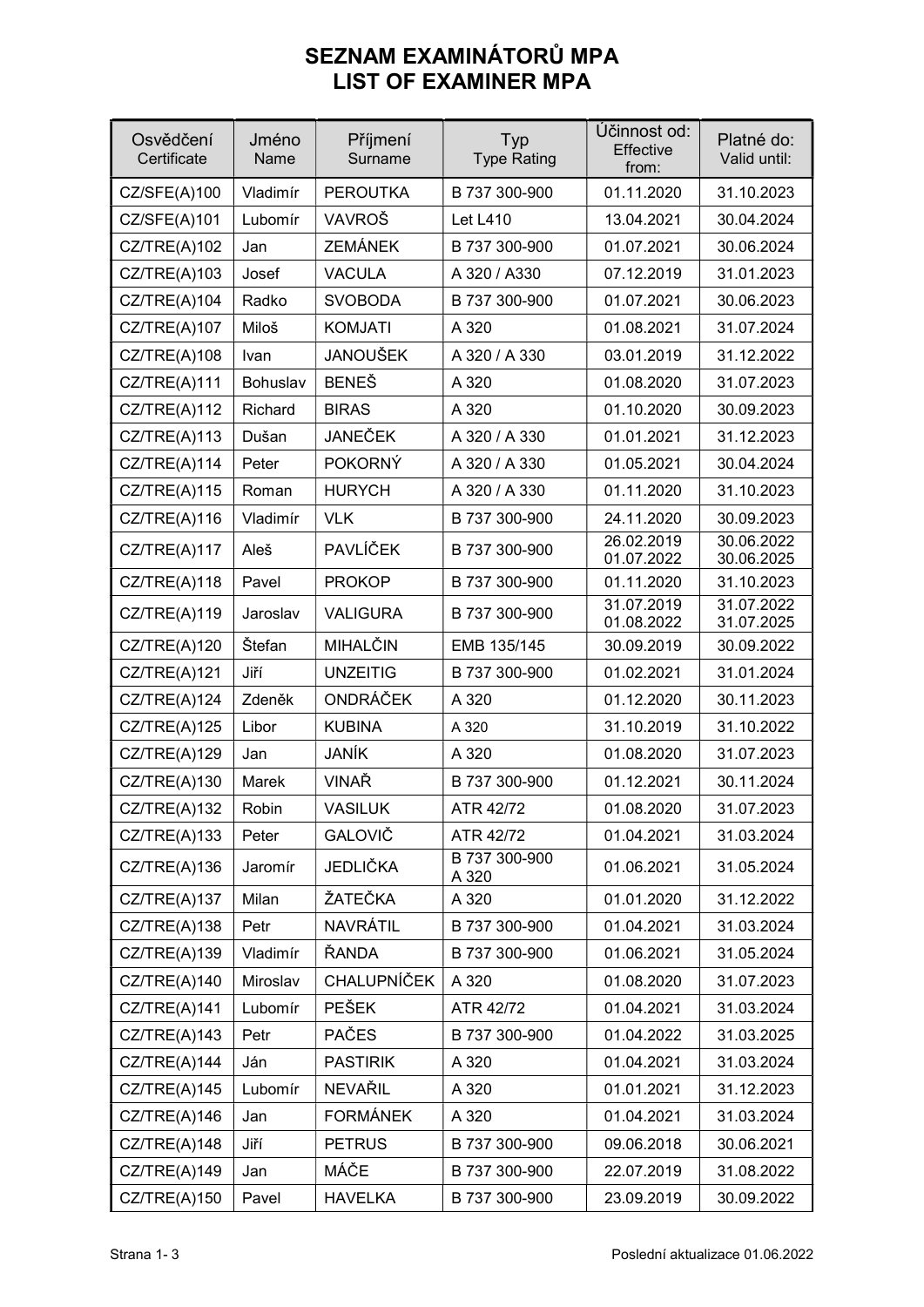## SEZNAM EXAMINÁTORŮ MPA LIST OF EXAMINER MPA

| Osvědčení<br>Certificate | Jméno<br>Name | Příjmení<br>Surname | Typ<br><b>Type Rating</b> | Účinnost od:<br>Effective<br>from: | Platné do:<br>Valid until: |
|--------------------------|---------------|---------------------|---------------------------|------------------------------------|----------------------------|
| CZ/TRE(A)151             | Jaroslav      | ŠNAJDR              | B 737 300-900             | 01.07.2020                         | 30.06.2023                 |
| CZ/TRE(A)153             | Petr          | <b>JIRMUS</b>       | B 737 300-900             | 01.06.2022                         | 31.05.2025                 |
| CZ/TRE(A)154             | Michal        | <b>PARÝZEK</b>      | ATR 42/72                 | 01.07.2020                         | 30.06.2023                 |
| CZ/TRE(A)155             | Viktor        | <b>VYKLICKÝ</b>     | ATR 42/72                 | 29.05.2017                         | 30.06.2020                 |
| CZ/TRE(A)157             | Lukáš         | <b>KŮRKA</b>        | ATR 42/72                 | 01.08.2020                         | 31.07.2023                 |
| CZ/TRE(A)158             | Josef         | <b>MARTINEK</b>     | <b>Let L410</b>           | 01.12.2021                         | 30.11.2024                 |
| CZ/TRE(A)160             | Vladimír      | <b>UTEŠIL</b>       | <b>Let L410</b>           | 01.12.2020                         | 30.11.2023                 |
| CZ/TRE(A)162             | Zdeněk        | HŮLA                | <b>Let L410</b>           | 01.06.2021                         | 31.05.2024                 |
| CZ/TRE(A)163             | Petr          | ČLUPNÝ              | <b>Let L410</b>           | 01.12.2021                         | 30.11.2024                 |
| CZ/TRE(A)164             | Jiří          | PÍSKATÝ             | Let L410,<br>ATR 42/72    | 01.07.2020                         | 30.06.2023                 |
| CZ/TRE(A)165             | Pavel         | VESELÝ              | B 737 300-900             | 16.06.2017                         | 30.06.2020                 |
| CZ/TRE(A)166             | Pavel         | <b>STRNAD</b>       | B 737 300-900             | 01.08.2020                         | 31.07.2023                 |
| CZ/TRE(A)167             | Tomáš         | <b>NEVOLE</b>       | B 737 300-900             | 01.01.2021                         | 31.12.2023                 |
| CZ/TRE(A)168             | Tomáš         | <b>STOJEBA</b>      | B 737 300-900             | 01.06.2022                         | 31.05.2025                 |
| CZ/TRE(A)169             | Ivan          | <b>KLEMBARA</b>     | ATR 42/72                 | 18.05.2019<br>01.07.2022           | 30.06.2022<br>30.06.2025   |
| CZ/TRE(A)170             | Libor         | <b>KONOPKA</b>      | ATR 42/72                 | 01.08.2020                         | 31.07.2023                 |
| CZ/TRE(A)172             | Jan           | <b>STEHLÍK</b>      | ATR 42/72                 | 01.08.2020                         | 31.07.2023                 |
| CZ/TRE(A)173             | Christian     | <b>FEHR</b>         | EMB 135/145               | 01.01.2022                         | 31.12.2024                 |
| CZ/TRE(A)174             | Štefan        | <b>KUKURA</b>       | EMB 135/145               | 01.06.2019<br>01.07.2022           | 30.06.2022<br>30.06.2025   |
| CZ/TRE(A)177             | Jiří          | <b>JIRMUS</b>       | B 737 300-900             | 01.06.2022                         | 31.05.2025                 |
| CZ/TRE(A)178             | Jan           | <b>KOTZINA</b>      | A 320 / A 330             | 01.05.2021                         | 30.04.2024                 |
| CZ/TRE(A)180             | Vladimír      | <b>FLÉGR</b>        | <b>Let L410</b>           | 01.03.2021                         | 28.02.2024                 |
| CZ/TRE(A)181             | Petr          | <b>JAROCKÝ</b>      | <b>Let L410</b>           | 06.03.2020                         | 31.03.2023                 |
| CZ/SFE(A)182             | Oldřich       | <b>FRYDECKÝ</b>     | <b>Let L410</b>           | 09.05.2017                         | 30.06.2020                 |
| CZ/TRE(A)183             | Martin        | <b>MIČEK</b>        | A 320                     | 01.01.2021                         | 31.12.2023                 |
| CZ/TRE(A)184             | Václav        | <b>TUČEK</b>        | A 320                     | 01.04.2021                         | 31.03.2024                 |
| CZ/TRE(A)185             | Václav        | <b>JABŮREK</b>      | A 320                     | 01.06.2021                         | 31.05.2024                 |
| CZ/TRE(A)186             | Tomáš         | <b>MALÍK</b>        | B 737 300-900             | 19.11.2019                         | 31.11.2022                 |
| CZ/TRE(A)187             | Petr          | <b>MIKA</b>         | A 320                     | 18.05.2019                         | 31.05.2022                 |
| CZ/TRE(A)188             | Martin        | ŠVEC                | C 560XL/XLS               | 01.02.2022                         | 31.01.2025                 |
| CZ/TRE(A)189             | Karel         | PRŮŠA               | <b>HS 125</b>             | 01.04.2022                         | 31.03.2025                 |
| CZ/TRE(A)190             | Jiří          | <b>NEUBAUER</b>     | <b>Let L410</b>           | 01.01.2021                         | 31.12.2023                 |
| CZ/TRE(A)191             | Pavel         | MÍŠEK               | ATR 42/72                 | 01.12.2021                         | 30.11.2024                 |
| CZ/TRE(A)192             | Luboš         | HÁJEK               | A 320                     | 01.12.2021                         | 30.11.2024                 |
| CZ/TRE(A)193             | Rostislav     | <b>STROIN</b>       | B 737 300-900             | 01.02.2022                         | 31.05.2025                 |
| CZ/TRE(A)194             | Tomáš         | JÁN                 | B 737 300-900             | 01.04.2022                         | 31.03.2025                 |
| CZ/TRE(A)195             | Tomáš         | <b>KLOGNER</b>      | B 737 300-900             | 01.04.2022                         | 31.03.2025                 |